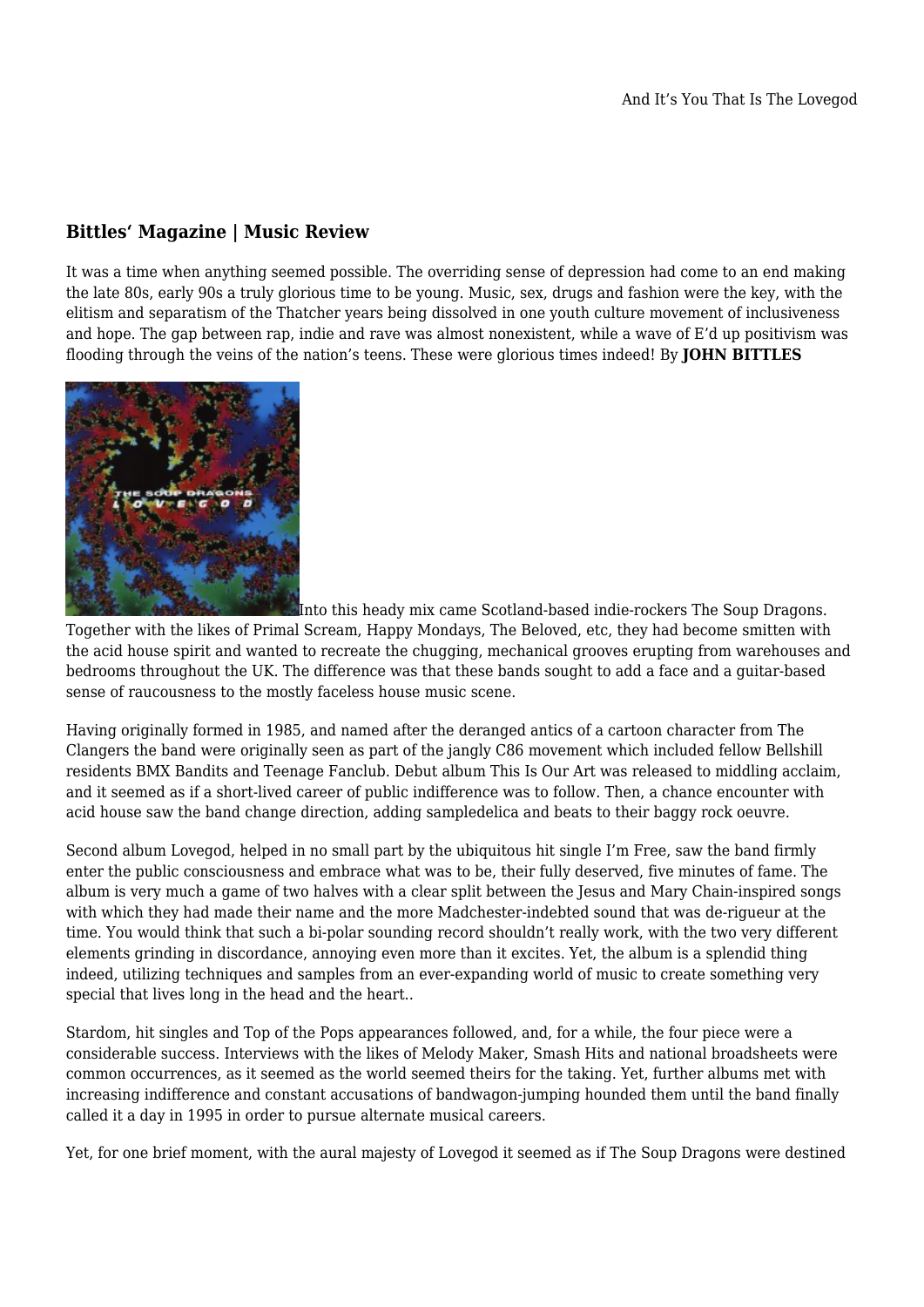to conquer the world. I'm Free and Mother Universe ruled the radio airwaves, while the likes of Beauty Freak, Kiss The Gun and Sweetmeat had long-haired kids the nation over creating manic mosh-pits wherever the band played. With songs working within the club, field, gig and home setting Lovegod is one very fine album indeed.

The album opens (or at least the re-issued 1990 version does) with the uplifting positivity of breakthrough single I'm Free. A new version of the record was hastily altered and re-released a year after its original release date to include this hit after it found itself at number 5 in the UK charts. While this is the most well known song on the LP it is, in many ways, the least exciting of the album's 13 tracks. Still, it's chorus of I'm free, to do what I want, any old time saw this Rolling Stones cover become a national favourite in student discos and raves throughout the UK. It found itself in the public's consciousness, perfectly capturing the spirit of the times.

Mother Universe quickly follows and further enhances the loved-up, indie-dance vibe. The song opens with the lines She's in love with heaven above. Well, I think she is religious, before erupting into a lovably baggy form of house. A dub version of this track also follows towards the close of the album with each a highlight through their dub house bass, catchy chorus and genuinely uplifting feel.

Backwards Dog meanwhile, opens with crashing guitars, rave-style breakbeats and a real sense of menace that makes it a perfect rock record for a world in the process of wholesale change. Its repeated end refrain of I've gone dog crazy, sounds slightly unhinged, deliciously sleazy, and perfectly marries the essence of rave together with unbridled joy of rock n' roll mayhem. This song shows the band in their original indie guise, but revamped and remixed to include the Chicago bump of house.

The slow, stoner mentality of Softly follows with a mild, apathetic shuffle. A celestial hymn to the deranged world of ecstasy, the vocals of All I wanted was to, was to be with you. Live inside your head. And to kill you dead. and Every time I see your face, you know I softly die expose the dangerous air which hides in the shadows of even the albums' more positive sounding songs. With wonderful use of samples the song illustrates just how far a band which opens up its musical horizons can go.

In contrast, Drive the Pain explodes in joyous 'Jesus and Mary Chain with a sampler' inspired noise. It's nonsensical lyrics don't bear close scrutiny, but you have to remember that the early nineties were a very forgiving time. Gorgeously spiteful tracks like Kiss the Gun, and Love You To Death continue this theme, with noisy, fist-punching and life affirming results. Hot and sweaty basements were, seemingly, invented for songs just like these.

A real star of the show is the title track, Lovegod, a wonderfully skewed beast of a song that could only exist in that hazy world between genres. It's slightly gospel air is demonstrated by lyrics like Wasn't it she, who gave me affection, changed my ways, and made me see the light, and And it's you, who is the Lovegod. And it's you who makes me die. Throughout the song we are unsure whether vocalist Sean Dickson is singing about a new found love or conjuring an ode to his favourite drug. Yet, these worries have no meaning in a song which grabs hold of the listener over its four minute duration and refuses to ever let go.

Another stand-out, Sweetmeat opens with the lines My Baby is sweetmeat. Sweetmeat to me. She tells me to kiss her. I do whatever I please, signalling the gloriously sleaze-filled listen which is to come. Beauty Freak is another highlight, alternating between deranged bleeps and raucous guitars perfectly. Its chorus of You're so wild. You're so unique. Everybody calls you the beauty freak, stunningly accompanied by desperate sounding